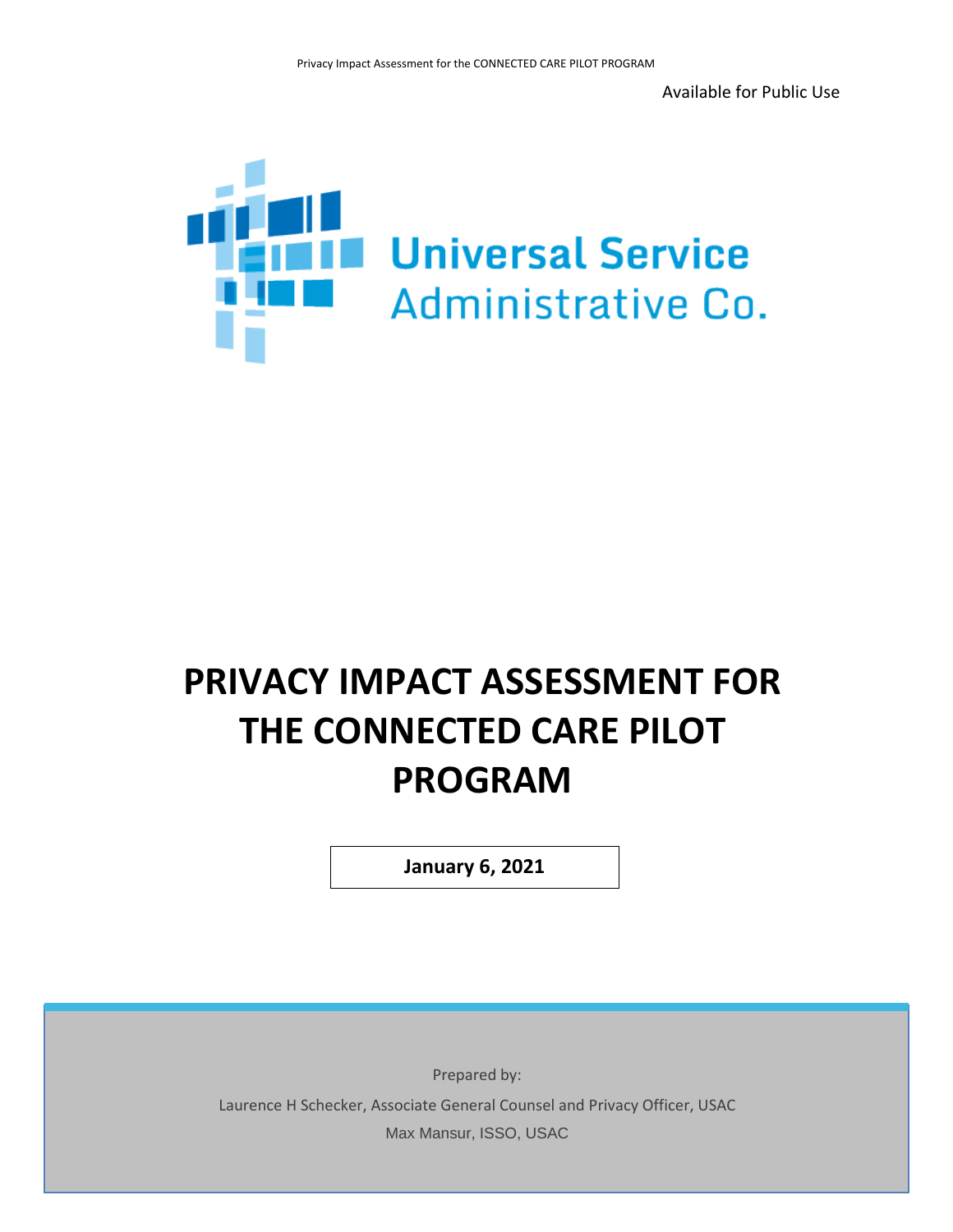# **Record of Approval**

| <b>Document Approval</b>                                 |      |                                                                |  |  |  |  |  |
|----------------------------------------------------------|------|----------------------------------------------------------------|--|--|--|--|--|
| <b>USAC Privacy POC</b>                                  |      |                                                                |  |  |  |  |  |
| <b>Printed Name: Laurence H Schecker</b>                 |      | <b>Associate General Counsel and Privacy</b><br><b>Officer</b> |  |  |  |  |  |
| Signature:                                               | Date |                                                                |  |  |  |  |  |
| Digitally signed by<br>Laurence H<br>Laurence H Schecker |      |                                                                |  |  |  |  |  |
| Date: 2021.01.08<br>Schecker<br>10:24:16 -05'00'         |      |                                                                |  |  |  |  |  |
| <b>Accepted by:</b>                                      |      |                                                                |  |  |  |  |  |
| <b>Printed Name: Margaret Drake</b>                      |      | <b>FCC Senior Agency Official for Privacy</b>                  |  |  |  |  |  |
| Signature:                                               | Date |                                                                |  |  |  |  |  |
| Digitally signed by<br>Margaret E<br>Margaret E Drake    |      |                                                                |  |  |  |  |  |
| Date: 2021.01.08<br><b>Drake</b><br>10:31:45 - 05'00'    |      |                                                                |  |  |  |  |  |

# **Version History**

| <b>Date</b> | <b>Description</b>                     | <b>Author</b>                             |
|-------------|----------------------------------------|-------------------------------------------|
| 12/7/2020   | Draft of Privacy Impact Analysis (PIA) | L. Schecker and M. Mansur,<br><b>USAC</b> |
| 12/9/2020   | <b>Revisions of Draft</b>              | B. Moradi, FCC OGC                        |
| 1/6/2021    | Final PIA                              | L. Schecker and M. Mansur,<br><b>USAC</b> |
|             |                                        |                                           |
|             |                                        |                                           |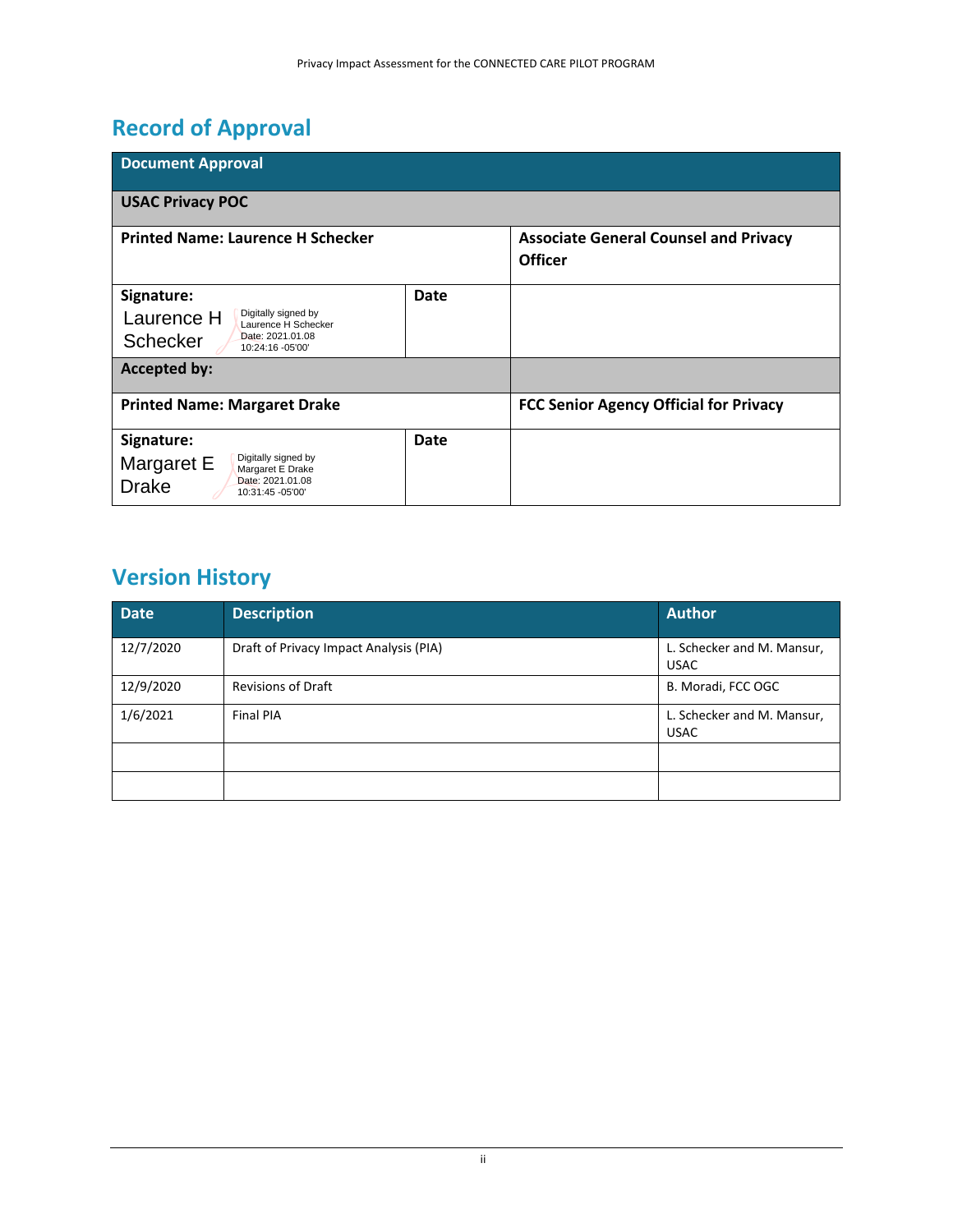# **Table of Contents**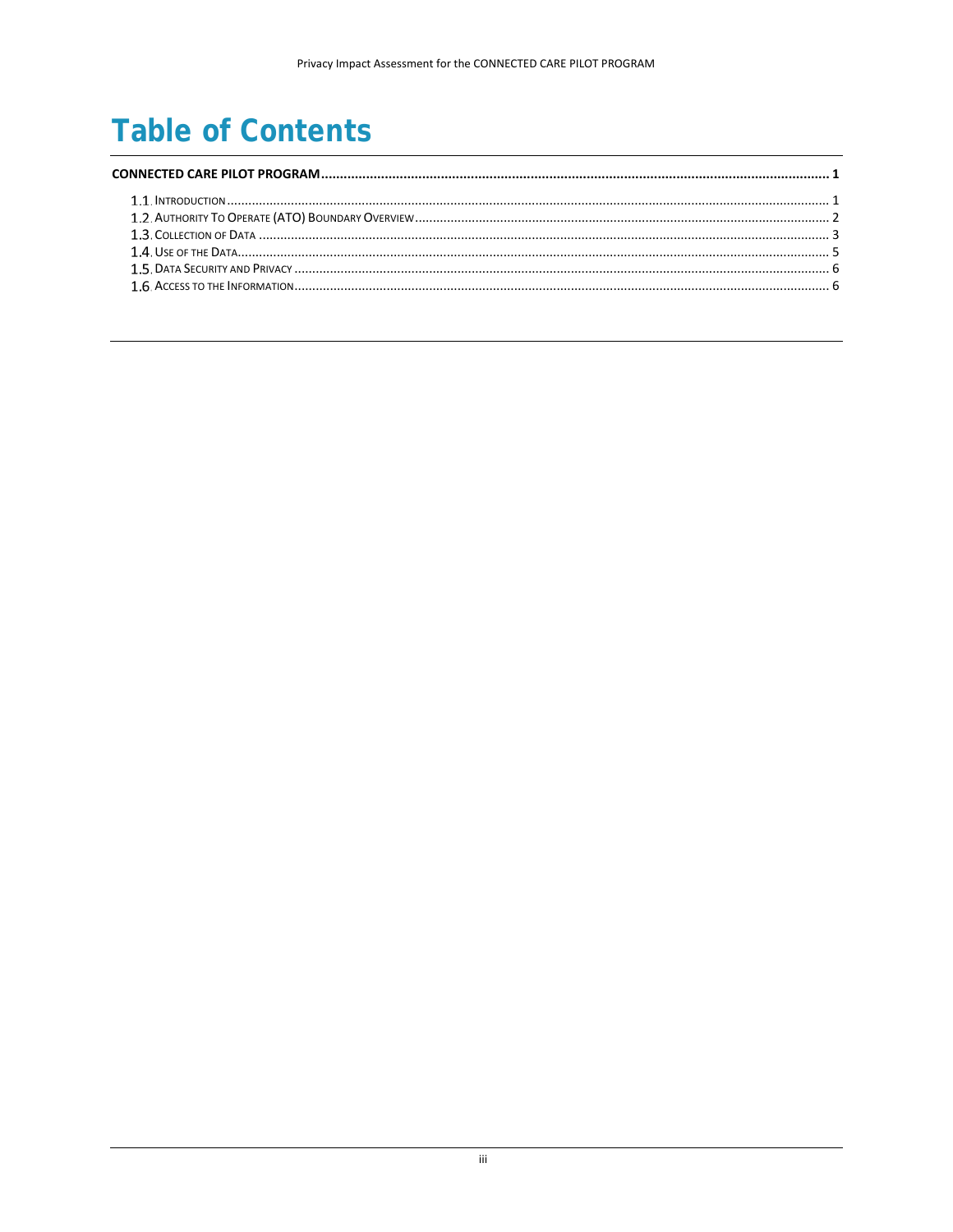# <span id="page-3-0"></span>**Connected Care Pilot Program**

# <span id="page-3-1"></span>**1.1.** Introduction

Section 208 of the E-Government Act of 2002[1](#page-3-2) requires agencies to conduct a **Privacy Impact Assessment (PIA)** whenever they procure or develop an information technology system that will collect, maintain, or disseminate information about individual people. The PIA must document how the system will use information it collects about individuals and, unless it contains classified or sensitive information, it must be made available to the public. The PIA was intended to be a tool for agencies to protect personal information throughout a technology system's life cycle. The Office of Management and Budget (OMB) has commented: "*In general, PIAs are required to be performed and updated as necessary where a system change creates new privacy risks.*"[2](#page-3-3)

The FCC is subject to the requirements of the E-Government Act and is committed to identifying and addressing privacy risks whenever it develops or makes changes to its information systems. The FCC has directed the Universal Service Administrative Company (USAC) to comply with the requirements of the E-Government Act related to privacy. The questions below explore important privacy issues identified in the Act and in later guidance by the Office of Management and Budget (OMB) and the National Institute of Standards and Technology (NIST).

The FCC completed the **Initial Privacy Assessment (IPA)** for the CCP. [3](#page-3-4) The USAC Privacy Officer, in consultation with the FCC Senior Agency Official for Privacy (SAOP), uses the IPA to determine whether a system will collect the kind of information that would make it subject to the requirements of Section 208 of the E-Government Act, including a PIA. A PIA should not be completed until an IPA is completed and the SAOP makes a determination that a PIA is necessary.

If you have any questions, please contact the USAC Privacy Officer at privacy@usac.org, or the FCC Privacy Team at privacy@fcc.gov.

l

<span id="page-3-2"></span><sup>1</sup> 44 U.S.C. § 3501 note.

<span id="page-3-3"></span><sup>2</sup> OMB Memorandum No. M-03-22 (Sep. 26, 2003), [https://www.whitehouse.gov/sites/whitehouse.gov/files/omb/memoranda/2003/m03\\_22.pdf.](https://www.whitehouse.gov/sites/whitehouse.gov/files/omb/memoranda/2003/m03_22.pdf)

<span id="page-3-4"></span><sup>3</sup> Initial Privacy Assessment (IPA) for the Connected Care Pilot Program (FCC SAOP Oct. 2, 2020)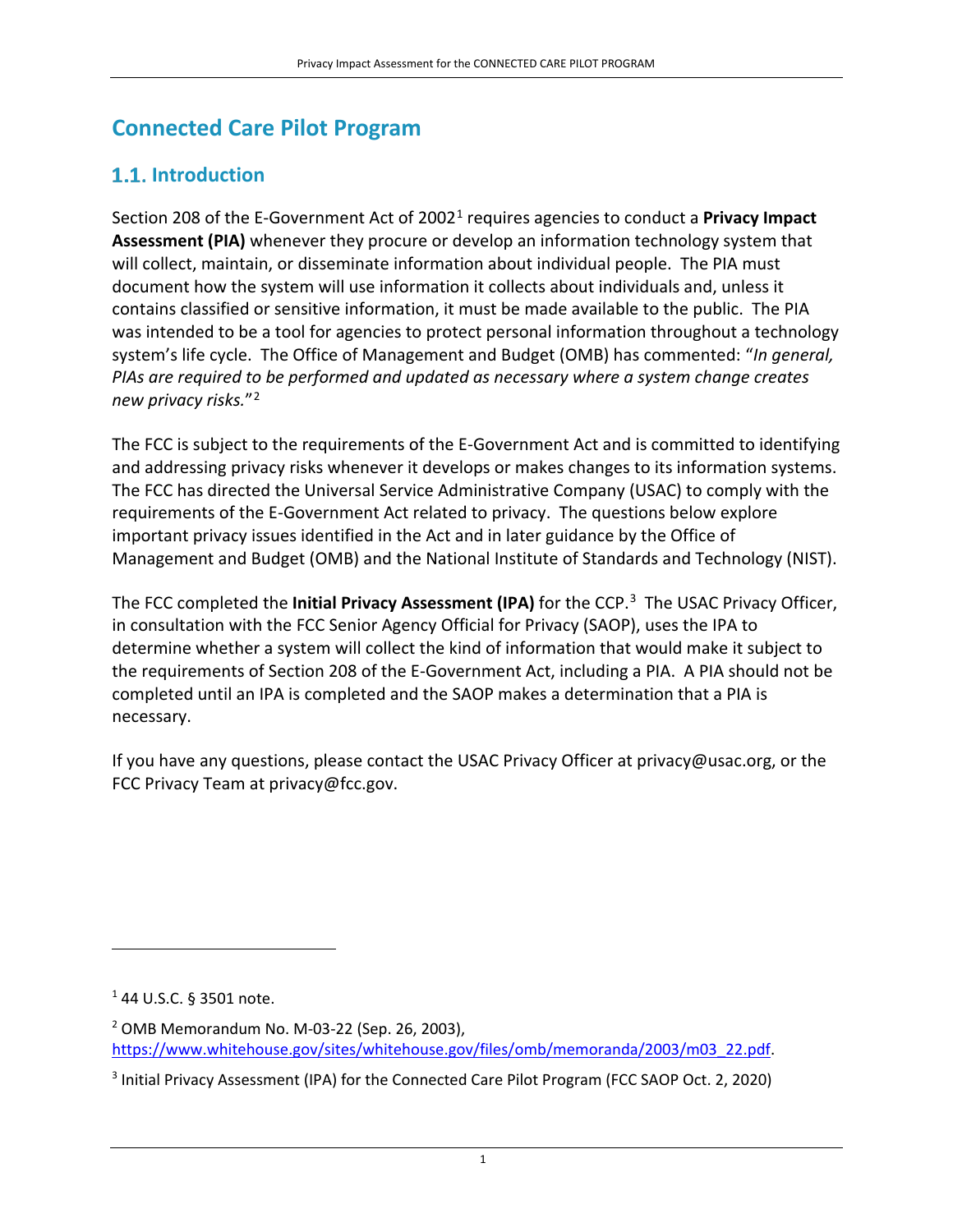# <span id="page-4-0"></span> **Authority To Operate (ATO) Boundary Overview**

For each IT system that resides within the ATO Boundary, please use the table below to provide the system name, a brief description of the what the system does, whether it contains Personally Identifiable Information (PII) and, if so, a brief description of the PII, the applicable Privacy Act System of Records Notice (SORN), the legal authorities to collect and maintain the PII, and whether the PII is shared with other systems (internal or external).

Please copy the table as necessary to complete the information for each system within the boundary.

#### **INFORMATION ABOUT THE SYSTEM**

#### **NAME OF THE SYSTEM**

The Connected Care Pilot Program (CCP)

#### **DOES THE SYSTEM CONTAIN PII?**

Yes<sup>[4](#page-4-1)</sup>

#### **PLEASE PROVIDE A BRIEF DESCRIPTION OF THE PII (IF APPLICABLE)**

CCP is an application on the USAC Appian Cloud that uses business information retrieved from the Rural Health Care (RHC) System (MyPortal) including business contact information for individuals. Users are instructed not to enter personally identifiable information. The responses in this PIA focus on PII in the form of business contact information for individuals, although it is possible for individuals, contrary to instructions, to provide personal rather than business information.

#### **IN WHAT SYSTEM OF RECORDS (SORN) IS THE INFORMATION CONTAINED (IF APPPLICABLE)?**

N/A – This system does not retrieve information based on individual PII.

#### **WHAT ARE THE LEGAL AUTHORITIES FOR THE COLLECTION OF THIS PII?**

47 U.S.C. §§ 151-154, 201-205, 214, 254, 303(r), and 403.

#### **DOES THIS SYSTEM SHARE THE PII WITH OTHER SYSTEMS?**

Yes. CCP data will be uploaded to the FCC's Electronic Comment Filing System (ECFS).

 $\overline{\phantom{a}}$ 

<span id="page-4-1"></span><sup>4</sup> *See Id.* (CCP IPA).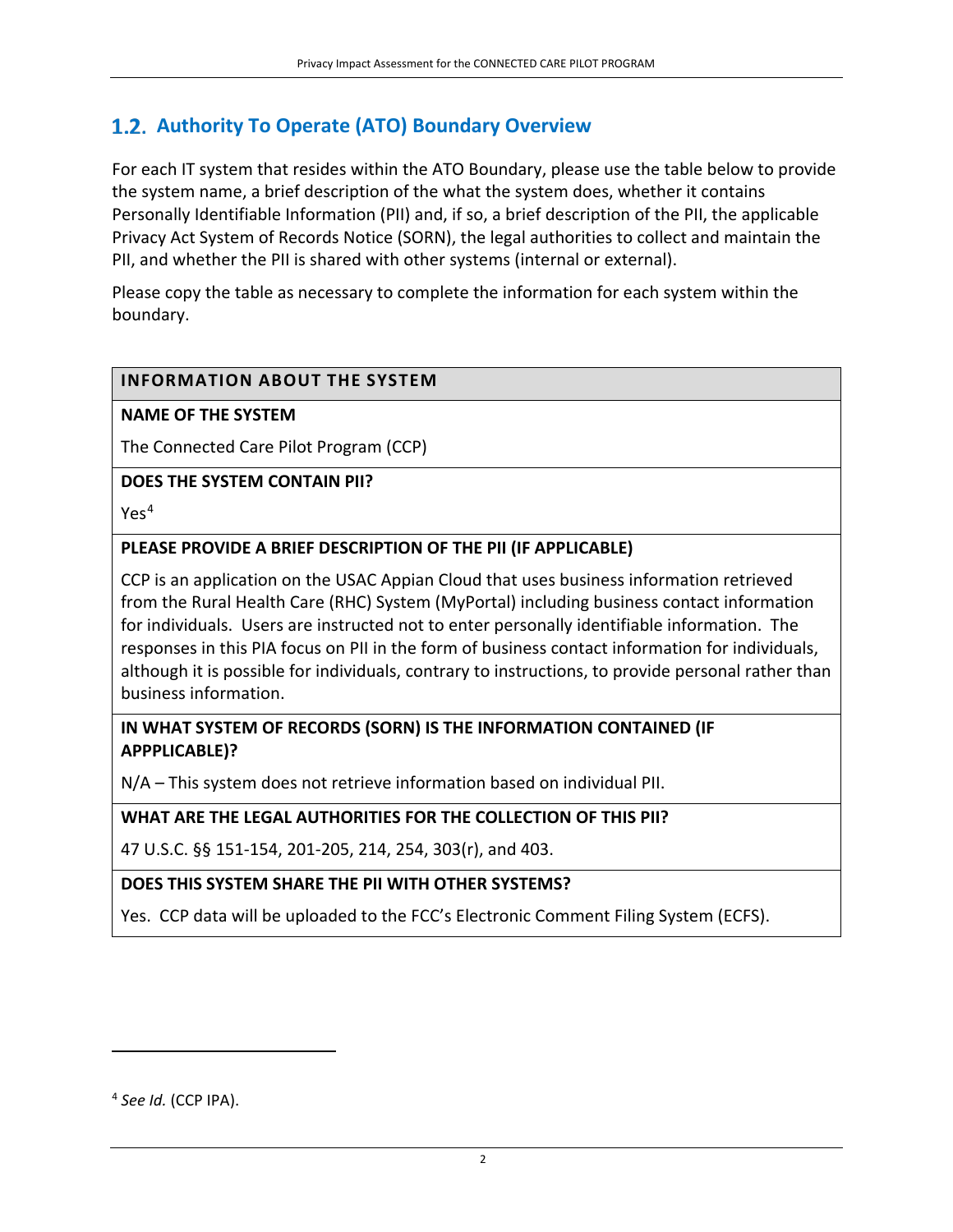#### **A. Is this a new ATO Boundary or an existing ATO Boundary?**

☐ New Boundary  $\boxtimes$  Existing Boundary

CCP is a new application on the existing EPC boundary that is in the process of being redefined to include CCP and other USAC applications that run on USAC's Appian Cloud. It will be renamed the USAC AppCloud system.

**B. If the ATO Boundary is/will consist of cloud-based computing system(s), [5](#page-5-1) please check the box that best describes the service the FCC receives/will receive from the cloud computing provider:** 

 $\Box$  The FCC uses provider-supported application/s on the provider's cloud network (Software as a Service or SaaS) [list applicable system(s)]

 $\boxtimes$  The FCC has deployed application/s on the provider's cloud network and the provider supports the applications (Platform as a Service or PaaS)

Appian Cloud

 $\Box$  The FCC has deployed its own application/s on the cloud network and controls how these application/s are configured and operate (Infrastructure as a Service or IaaS) [list applicable system(s)]

## **C. If the IT systems in the ATO Boundary are in the cloud, are the they FedRAMP certified?**

 $\boxtimes$  Yes, all the IT systems are FedRAMP certified.

Appian Cloud

 $\Box$  No, none, or only some, of the IT systems are FedRAMP certified.

# <span id="page-5-0"></span>**Collection of Data**

 $\overline{\phantom{a}}$ 

**A. Please explain why it is necessary to collect PII to carry out the purpose of each of the system(s) that maintain PII within this Boundary.** 

<span id="page-5-1"></span><sup>5</sup> *See* NIST, *The NIST Definition of Cloud Computing*, Special Pub. No. 800-145 (Sep. 2011), [https://csrc.nist.gov/publications/detail/sp/800-145/final.](https://csrc.nist.gov/publications/detail/sp/800-145/final)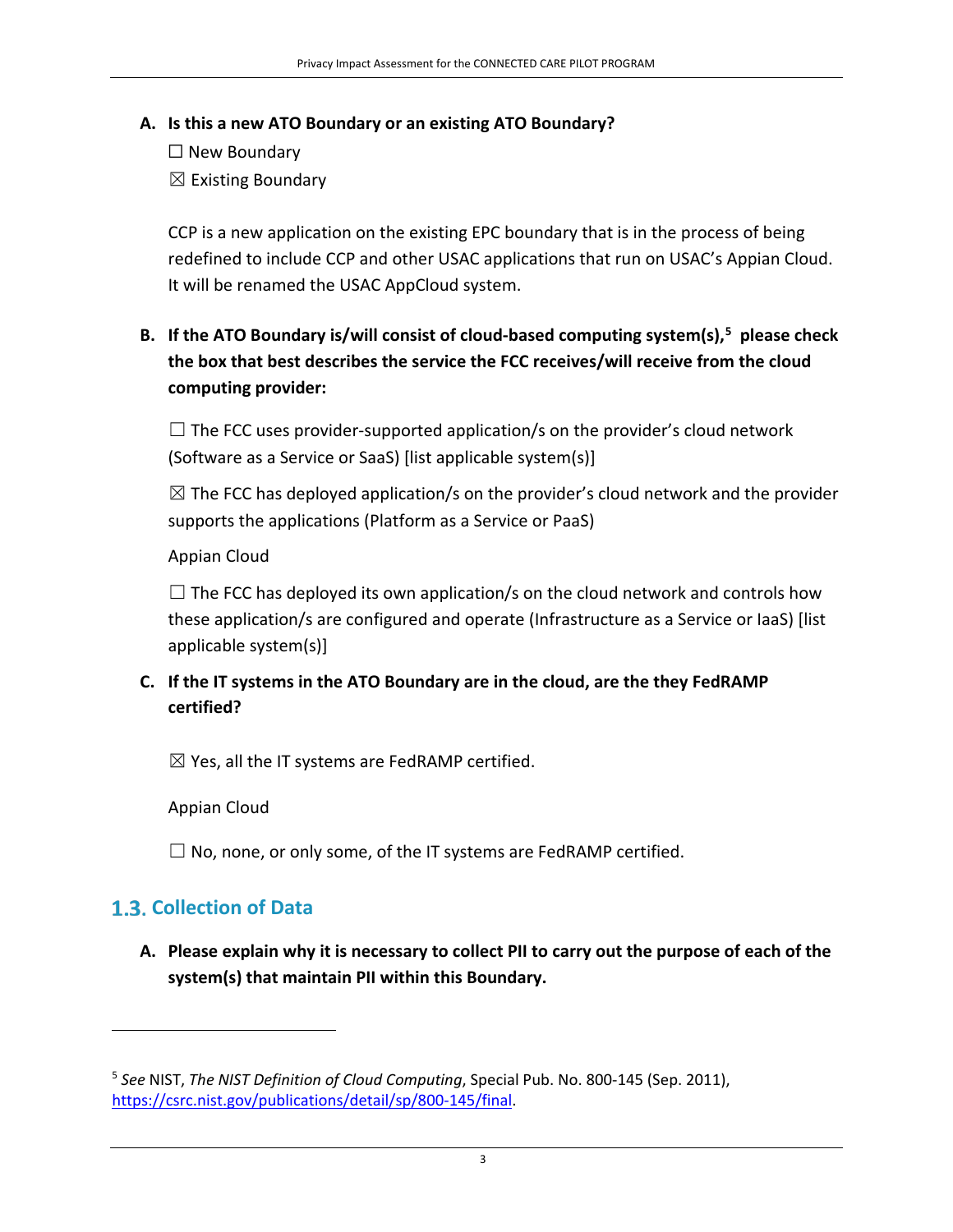The business PII (or individual PII included contrary to instructions) is collected to identify and validate the entity seeking to receive financial assistance as part of the CCP.

**B. For each system within this Boundary, will this PII be collected from individuals themselves, or from third-parties? If collected from individuals themselves, link to the Privacy Act Statement[6](#page-6-0) for each system that is included with the online or paper form the system(s) use(s) to collect the PII.** 

No PII is collected directly from individuals via CCP. The Health Care Provider (HCP) data is collected from USAC's RHC System (MyPortal). The Privacy Notice for the CCP is shown here



## **C. What steps is the FCC taking to limit the collection of PII to only that which is necessary?**

We only retrieve user information from the RHC System, which limits the collection of business PII to only that which is needed to perform the program mission.

**What steps will USAC take to make sure this PII is accurate, complete, and up-to-date?** 

The RHC system is responsible for any business-related PII that happens to be collected. Users of the RHC system are refreshed hourly in a table that is integrated with CCP such that a new user or deactivation of user in RHC is provisioned or deactivated in CCP.

 $\overline{a}$ 

<span id="page-6-0"></span> $6$  A Privacy Act Statement must inform individuals about (1) the authority to solicit information, (2) the principal purpose(s) for collecting the information, (3) the routine uses for disclosing the information, and (4) whether providing the information is mandatory or voluntary. CCP utilizes a Privacy Notice.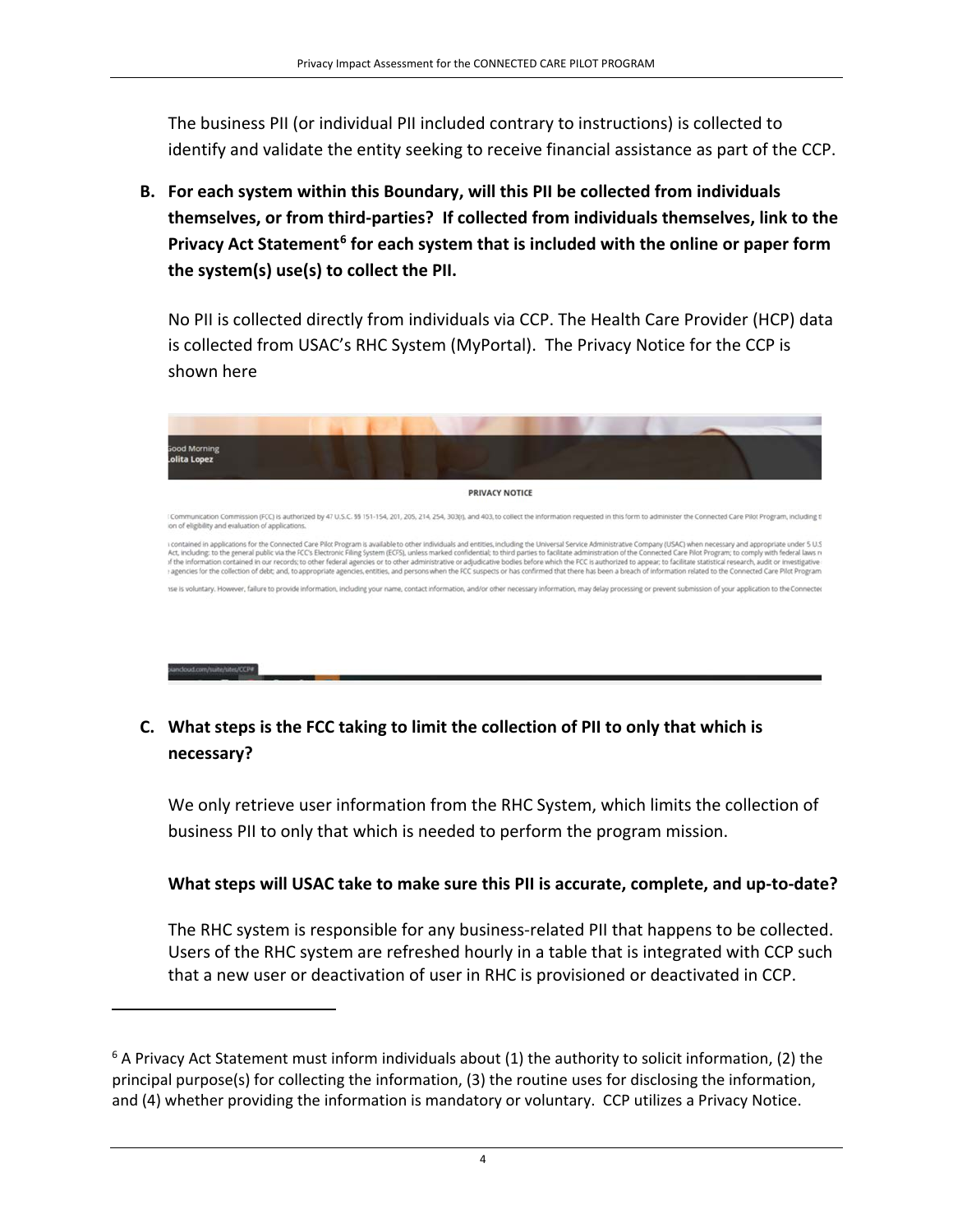## <span id="page-7-0"></span>**Use of the Data**

#### **A. Please explain the data flow, including whether the PII will be ingested from, or shared with, another system.**

Users are created in CCP by ingesting data from the RHC System. Applications and attachments filed in CCP will be posted to the FCC's Electronic Comment Filing System (ECFS), unless the user has marked the attachment confidential, in which case only the application will be posted to ECFS.

#### **Are internal connections reflected in the System Security Plan (SSP)?**

Yes.

#### **Are Information Sharing Agreements (ISAs) created for external connections?**

No, an ISA is not required for the only external connection because that connection is over Internet to FCC's Electronic Comment Filing System Public Application Programming Interface (API). This is a one-sided information flow to ECFS.

#### **B. Will the information be shared with third-parties as part of the operations of the information system (e.g., through an application programming interface or "API")?**

As described in 1.4.A., information will be shared to the FCC's ECFS via API. No information will be shared with third-parties directly from the system.

#### **C. How long will the PII be retained and how will it be disposed of?**

The records in CCP are retained pursuant to NARA Records Schedule Number DAA-0173- 2017-0001-0004, adopted in USAC's record retention schedule (line 3) (10 years after the end of the calendar year from date filed or prepared, or when no longer needed for business or audit purposes, whichever comes later).